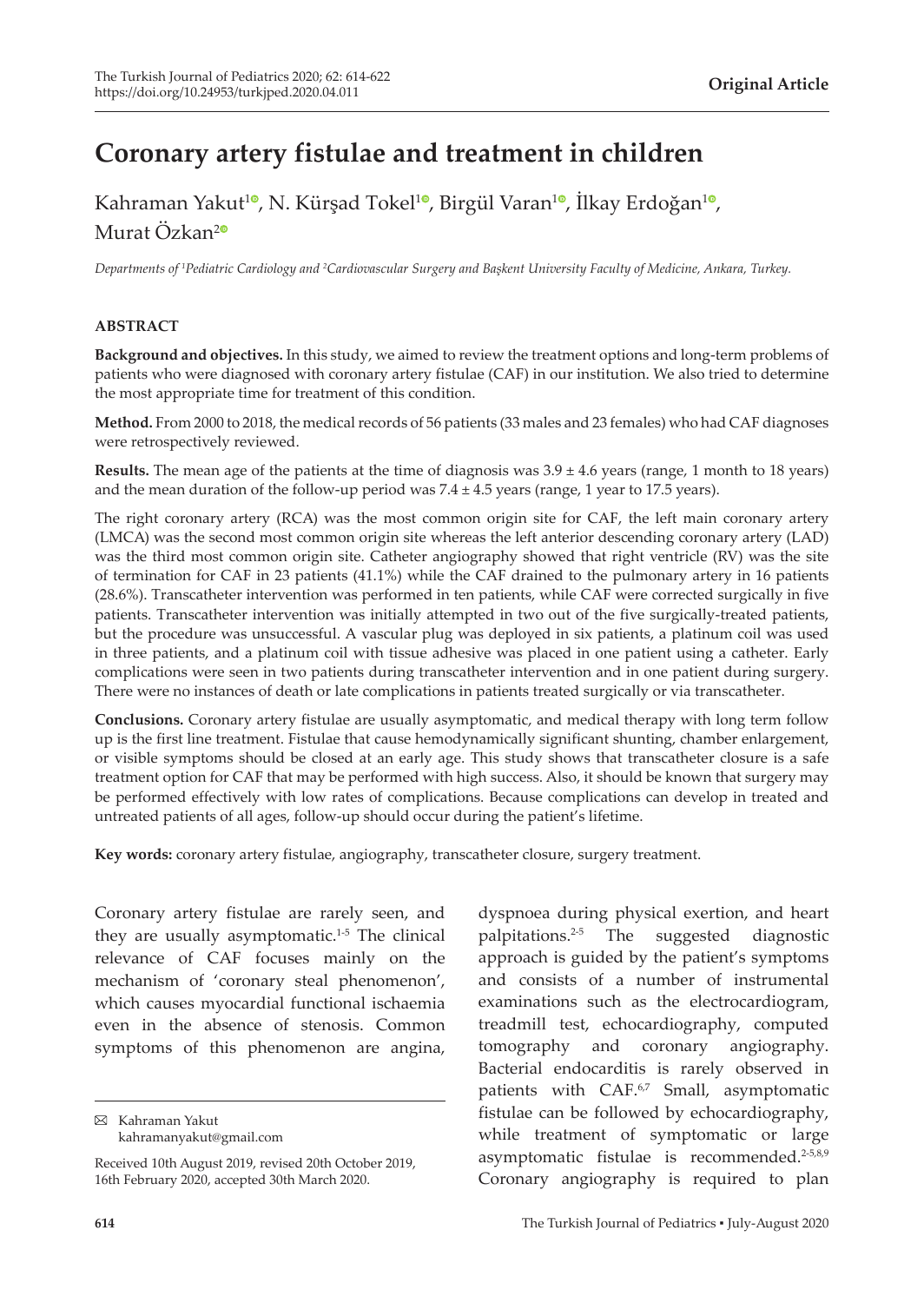optimal management of CAF. Invasive treatments, such as transcatheter or surgical approaches, are usually a reasonable choice for selected patients. The long-term results of these strategies are similar. Transcatheter closure is the treatment of choice of our clinic; however, surgery is performed in patients with fistulae when transcatheter closure is not feasible. Both treated and untreated patients should have a lifelong follow-up period.

#### **Material and Methods**

The demographic features, clinical findings, electrocardiographic, echocardiographic and angiographic data from 56 patients (33 males, 23 females) with CAF were reviewed, and the clinical courses of treated patients were examined. The approval for the study was obtained from our university ethics committee (KA18/208-26.06.2018). Associated lesions with CAF were described. Patients who had CAF associated with abnormalities related to the origin of the coronary artery, right ventricledependent coronary artery circulation, complex congenital heart defects (CHD) and patients with acquired CAF were excluded from this study. Coronary artery dilation, coronary steal syndrome, cardiac chamber enlargement, an increase in the ratio of shunt-induced flow (Qp/Qs>1.5), left ventricle hypertrophy and congestive heart failure were major treatment indications. Patients were followed regularly, and their condition was evaluated using electrocardiography and echocardiography. Two-dimensional (2D) and colour doppler images were obtained from parasternal long and short axis, apical four chamber, subcostal and suprasternal views with variable frequency transducers using the Vivid™ q cardiovascular ultrasound system (GE Healthcare 9900 Innovation Drive Wauwatosa, WI 53226 USA). The coronary artery was considered to be dilated when its diameter was measured by using echocardiography higher than +2 standard deviation (SD). The Artis zee biplane system (Siemens Healthcare Headquarters Siemens Healthcare GmbH Henkestr. 127

91052 Erlangen Germany) was used for catheter angiography.

#### *Statistical analysis*

Statistical analysis was performed using the SPSS software version 21 (IBM Analytics, Armonk, New York, USA). Descriptive statistics were expressed as mean ± standard deviation (SD) and frequency.

### **Results**

The mean age at the time of diagnosis was  $3.9 \pm 4.6$  years (range, one months to 18 years) and  $5.6 \pm 4.5$  (range, 6 months to 14.5 years) years at the time of transcatheter treatment (Table I). The mean follow-up period was 7.4 ± 4.5 years (range, one to 17.5 years), while treated patients were followed for a mean duration of  $8.3 \pm 4.4$  years (range, 2-15.5 years). Coronary artery fistulae were revealed during echocardiographic examination in 32 (57.1%) patients with murmur, while 15 (26.8%) patients were diagnosed previously with other CHD's, five (8.9%) patients experienced cyanosis, and four (7.1%) patients had chest pain. Although 24 patients (42.9%) had associated lesions, interventionally or surgically-treated patients had no associated CHD's patients who were treated with either surgical or transcatheter techniques did not have an associated intracardiac defect. Ventricular septal defect, atrial septal defect and tetralogy of Fallot were common types of associated lesions (Table II). For 17 patients (30.4%), the RCA was the most common site of origin for CAF. Meanwhile 11 patients (19.6%) had CAF that originated at the LMCA, and 11 patients (19.6%) had CAF originating at the LAD. Coronary artery fistulae originated from the circumflex coronary artery  $(Cx)$  in five patients  $(8.9\%)$ , while one patient had CAF that originated in both the RCA and LAD. The termination site of fistulae was identified by catheter angiography. In 23 patients (41.1%), the CAF terminated in the RV, while the left ventricle (LV) was the termination site in only one patient (1.8%). Other termination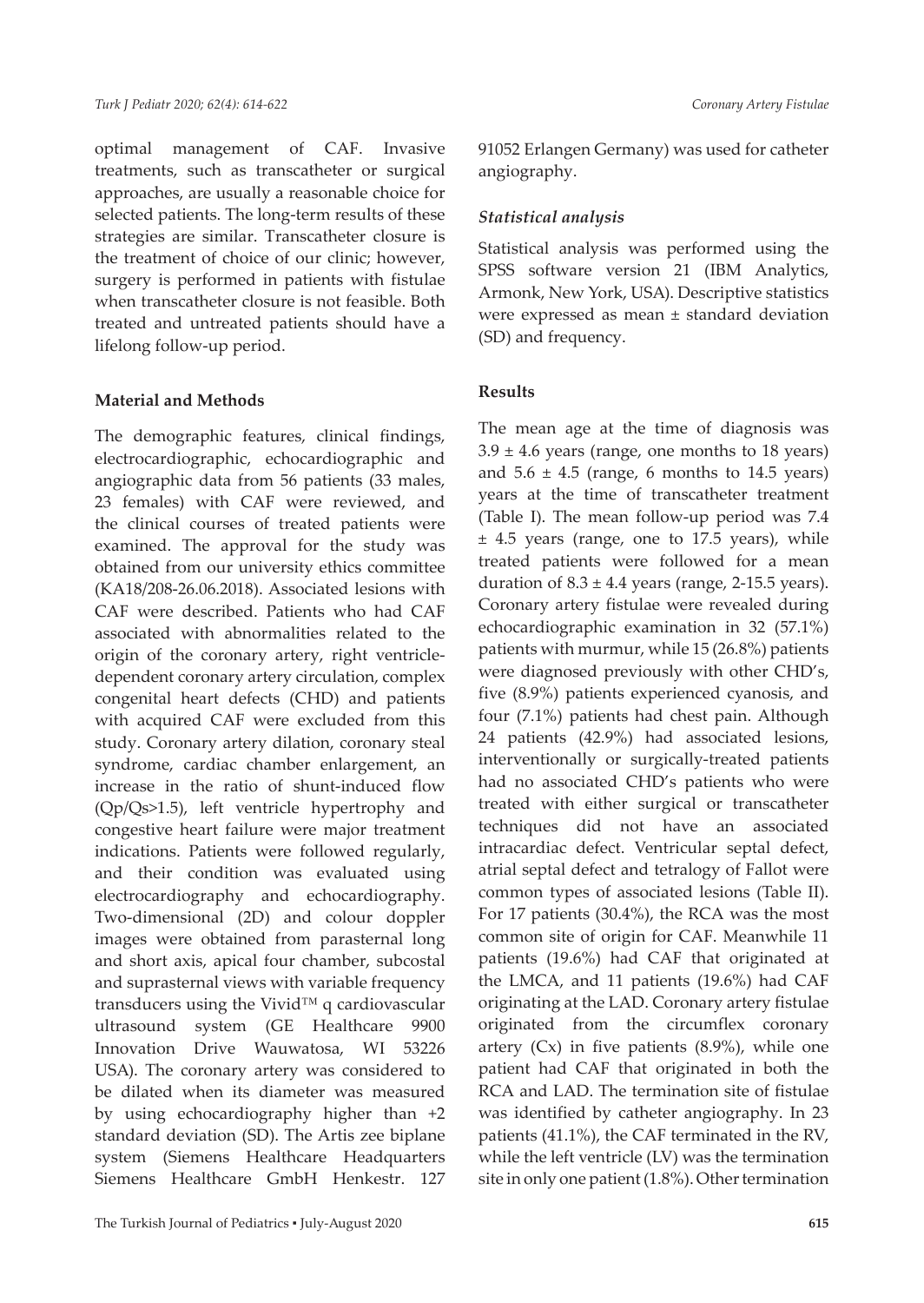| Diagnosis  | Treatment<br>age | Qp/Qs        | Tract of       | Treatment                                   | Complication Device      |                               | Outcome |
|------------|------------------|--------------|----------------|---------------------------------------------|--------------------------|-------------------------------|---------|
| CAF        | 14.5 years       | 1.3          | RCA-RV         | Transcatheter                               | No                       | Coils                         | Survive |
| CAF        | 1 years          | 1.8          | $Cx-RV$        | Transcatheter                               | N <sub>o</sub>           | Vascular plug                 | Survive |
| CAF        | 10 years         | $\mathbf{1}$ | RCA-LA         | Transcatheter                               | N <sub>o</sub>           | Vascular plug                 | Survive |
| CAF        | 10 years         | 1.4          | RCA-RA         | Transcatheter                               | No                       | Vascular plug                 | Survive |
| CAF        | 4 years          | 1.2          | RCA-RA         | Transcatheter                               | N <sub>o</sub>           | Vascular plug                 | Survive |
| CAF        | 5.5 years        | 1.6          | RCA-RV         | Transcatheter                               | $\rm No$                 | Vascular plug                 | Survive |
| CAF        | 5.5 years        | 1.4          | LAD-RV         | Transcatheter                               | N <sub>o</sub>           | Coils                         | Survive |
| CAF        | 3 years          | 1.8          | RCA-RV         | Transcatheter                               | Coil<br>embolization     | Coils                         | Survive |
| <b>CAF</b> | 2 years          | 1.4          | <b>LMCA-RV</b> | Transcatheter                               | Myocardial<br>infarction | Coils+Tissue<br>adhesive glue | Survive |
| <b>CAF</b> | 6 months         | 3.2          | RCA-RV         | Transcatheter                               | N <sub>o</sub>           | Vascular plug                 | Survive |
| CAF        | 9 years          | 1            | $Cx-LA$        | Surgical (unsuccessful No<br>transcatheter) |                          |                               | Survive |
| <b>CAF</b> | 6 months         | 2.4          | RCA-RV         | Surgical (unsuccessful No<br>transcatheter) |                          |                               | Survive |
| CAF        | 10 months        | 1.6          | LMCA-RV        | Surgical                                    | <b>RBBB</b>              |                               | Survive |
| <b>CAF</b> | 4 years          | 1.7          | RCA-RA         | Surgical                                    | No                       |                               | Survive |
| CAF        | 5 years          | 1            | LMCA-LV        | Surgical                                    | N <sub>o</sub>           |                               | Survive |

**Table I.** Demographic characteristics of 15 patients treated with transcatheter and/or surgery.

CAF: coronary artery fistula, Cx: circumflex coronary artery, LA: left atrium, LAD: left anterior descending coronary artery, LMCA: left main coronary artery, LV: left ventricle, RA: right atrium, RBBB: right bundle branch block, RCA: right coronary artery, RV: right ventricle, Qp/Qs ratio: pulmonary to systemic blood flow ratio.

| $\checkmark$<br>$\tilde{\phantom{a}}$<br>$\tilde{\phantom{a}}$ |                |      |  |  |
|----------------------------------------------------------------|----------------|------|--|--|
| Congenital heart disease                                       | N              | $\%$ |  |  |
| <b>TOF</b>                                                     | 4              | 7.1  |  |  |
| VSD, ASD, PS                                                   | 3              | 5.4  |  |  |
| VSD, DCRV                                                      | 3              | 5.4  |  |  |
| <b>ASD</b>                                                     | 3              | 5.4  |  |  |
| <b>PDA</b>                                                     | $\overline{2}$ | 3.6  |  |  |
| BAV, AS, CoA                                                   | 1              | 1.8  |  |  |
| DSM, DAA                                                       | 1              | 1.8  |  |  |
| BAV, AS                                                        | 1              | 1.8  |  |  |
| VSD, PDA                                                       | 1              | 1.8  |  |  |
| VSD, ASD                                                       | 1              | 1.8  |  |  |
| <b>DCRV</b>                                                    | 1              | 1.8  |  |  |
| <b>VSD</b>                                                     | 1              | 1.8  |  |  |
| TA                                                             | 1              | 1.8  |  |  |
| PS                                                             | 1              | 1.8  |  |  |
| Total                                                          | 24             | 42.9 |  |  |

**Table II.** Additional congenital heart diseases associated with coronary artery fistula.

AS: aortic stenosis, ASD: atrial septal defect, BAV: bicuspid aortic valv, CHD: congenital heart disease, CoA: coarctation of the aorta, DAA: double aortic arch, DCRV: double chamber right ventricle, DSM: discrete subaortic membrane, PDA: patent ductus arteriosus, PS: pulmonary stenosis, TA: truncus arteriosus, TOF: tetralogy of Fallot, VSD: ventricular septal defect.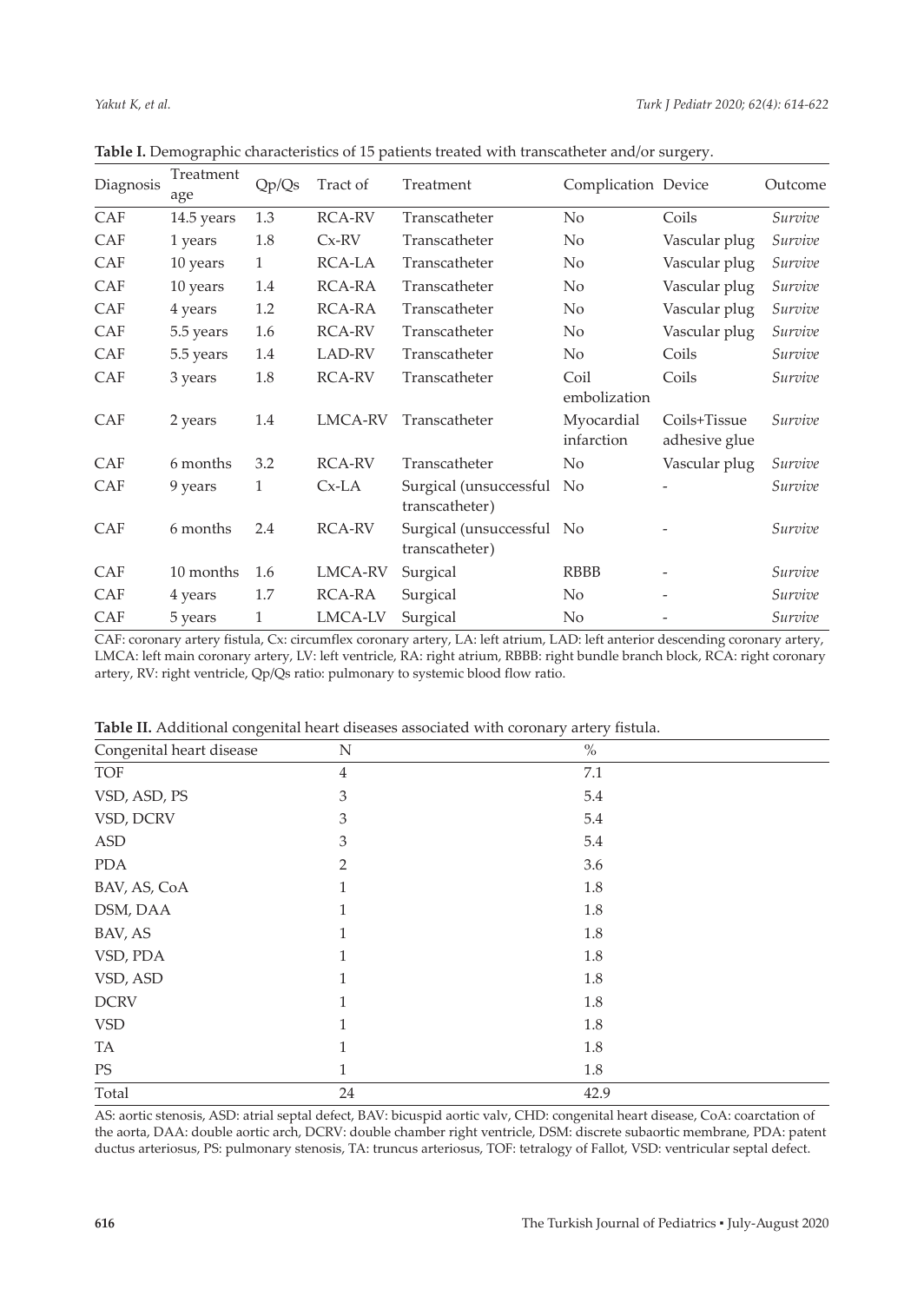sites were the pulmonary artery in 16 patients (28.6%), the right atrium (RA) in three patients (5.4%), and the left atrium (LA) in two patients (3.6%) (Table I). Cardiac catheterisation wasn't performed in four patients because they had small and asymptomatic fistulae. These patients were followed regularly. Initially small fistulae were evaluated by cardiac catheterisation. However, small fistulae couldn't be evaluated by catheterisation in seven (12.5%) patients because selective coronary angiography was not performed. Cardiac catheterisation was not performed in the last four patients with small and asymptomatic fistulae, and instead they were followed periodically using echocardiography. Small fistulae grew over time in three patients; two of these patients were treated with transcatheter occlusion while one underwent surgery (12.5 years, 5 years and 4.5 years after receiving their diagnoses respectively). Fifteen patients (26.8%) were treated by either transcatheter or surgical means. Forty-one patients (73.2%) needed no treatment, since their fistulae were small,



Fig. 1. A 6x7 mm vascular plug (Cera™ Lifetech Scientific Corporation, China) placed in the distal part of the dilated circumferential coronary artery of a one year old child is seen. No residual shunt was observed in the control angiogram.

asymptomatic, and had low shunting. The mean pulmonary to systemic blood flow (Qp/ Qs) ratio among treated patients was 1.6 (min: 1, max: 3.2). The most common treatment indication was coronary artery dilation, which was found in 28.6% of patients, followed by coronary steal syndrome in 16% of patients. Other indications included the enlargement of cardiac chambers among 14.3% of patients, a Qp/Qs ratio greater than 1.5 in 12.5% of patients, and the presence of congestive heart failure symptoms in 9% of patients. A transcatheter approach was preferred to treat CAF in ten patients. Transcatheter treatment failed in two patients who had tortious and narrow fistulae because the device could not be placed distal to the fistulae. Instead, surgical correction was performed in these patients.

Coronary artery fistulae were occluded interventionally in six patients using vascular plugs (Fig. 1) (Cera<sup>TM</sup> Lifetech Scientific



**Fig. 2.** In a 14.5 year-old patient, five platinum coils placed in the right coronary artery from the site where the coronary artery is dilated and curved and the distal part drained in the right ventricle is seen. No residual shunt was observed in the control angiogram.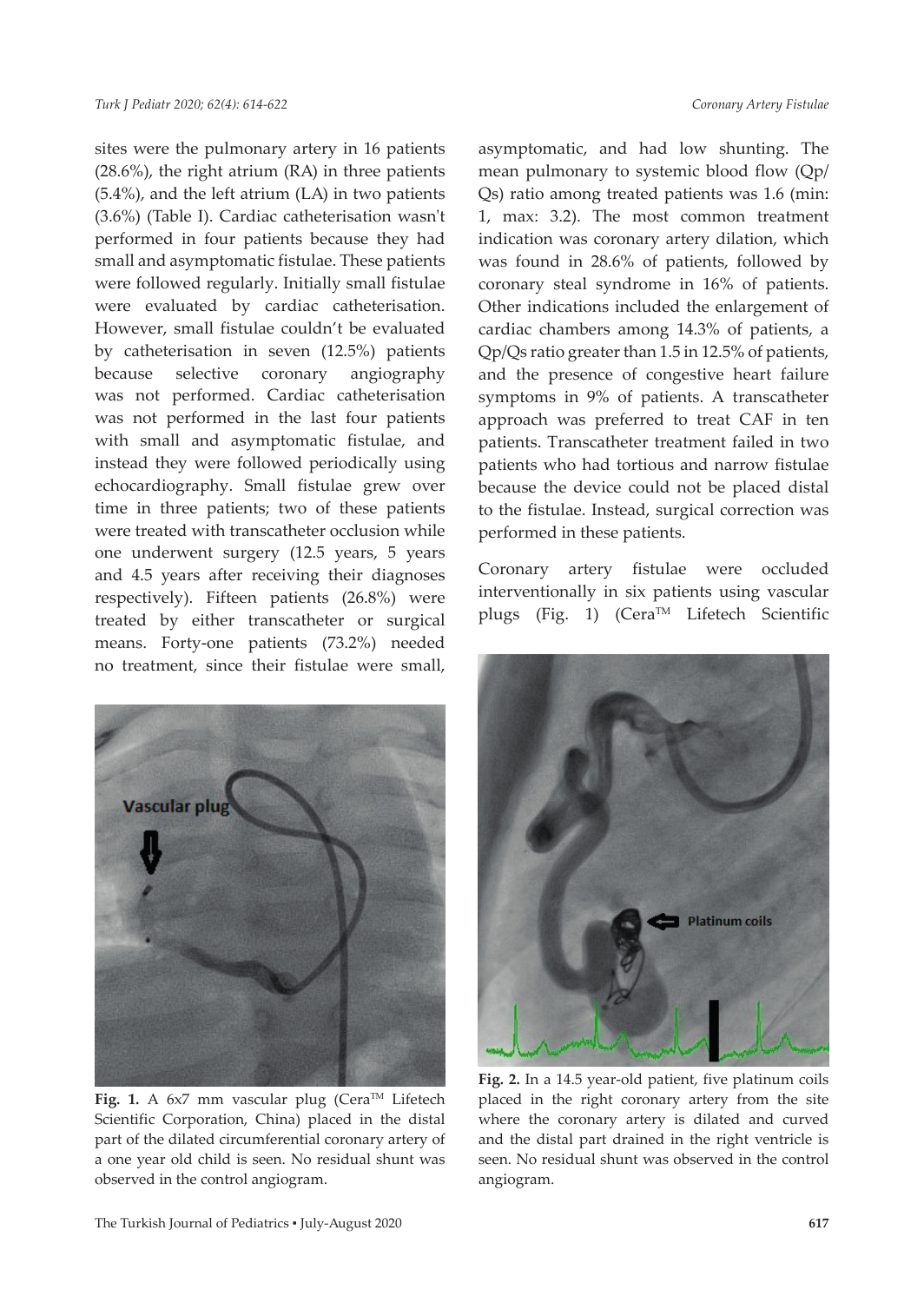Corporation, China), (Amplatzer™ Vascular Plug, St. Jude Medical, USA). Platinum coils (Boston Scientific. USA) were used to occlude the CAF in three patients (Fig. 2), while the platinum coil plus tissue adhesive glue was used in one patient. Five patients were successfully treated with surgery, and transcatheter treatment attempted in two patients before surgery A large tunnel-like structure between the LCA and RV in one patient, between the RCA and RV in one patient, and between the RCA and RA in other two patients were observed. Direct surgical corrections were performed in these four patients. Different techniques for surgical closure of coronary fistulae have been used in this subset of patients. In a patient with favourable morphology, the fistula could be closed using simple ligation. However, it should be noted that this approach was not recommended. In four patients, fistulae were closed using cardiopulmonary bypass and cardioplegic arrest. In patients with coronary to RA fistulae, the communication was visualised after the onset of cardiopulmonary bypass but before cardioplegic arrest. This sequence was helpful for identifying the right atrial opening of the fistula. In another patient with a RCA-RV fistula and aneurysmal dilatation of the RCA, the orifice was sutured and closed primarily through the RCA, with identification of distal continuity and the orifice of the acute margin branch. Transesophageal echocardiography was used to confirm complete closure of the fistulae in most recent cases.

Early complications developed in two patients during the transcatheter procedure. At the beginning of the procedure, a 4mm x 3cm coil was embolized into the right ventricle and then into the left pulmonary artery. The procedure was continued by deploying a coil that was one size larger. Closure was successfully completed with using four coils. To remove the embolized coil which is in the left pulmonary artery, 5F sheat was replaced with 7F long sheat. With the help of microsnare catheter, the embolized coil was caught in the left pulmonary artery and was safely removed by taking into the

long sheat. To close the CAF, five platinum coils were used in our second patient who has developed an early complication. The subsequent angiogram showed that the fistula was not completely closed and there was a significant amount of transition of contrast material. A flow-guided microcatheter (1.2 Fr Marathon catheter, Covidien, Mansfield, Massachusetts, USA) was navigated using a micro-guidewire (Mirage 8, Covidien) into the feeding artery as close as possible to the fistula. The microcatheter was washed with 5% dextrose. A 50% mixture of NBCA and Lipiodol (Guerbet LLC., Bloomington, Indiana, USA) was injected under digital subtraction angiography control. After correct penetration of the glue, the microcatheter was rapidly withdrawn. During this procedure, the electrocardiogram showed significant ST segment elevation. A control angiography was performed considering there may be myocardial infarction due to the reflux of the tissue adhesion material. The angiography demonstrated some degree of occlusion in the LAD and Cx branches with LAD edge irregularities, but the lumen of LAD and Cx were patent. Seven days after the procedure, coronary angiography was repeated and normal coronary flow patterns in the LAD and Cx were documented with previously-occluded branches and the persistence of LAD edge irregularities. Ejection and shortening fraction were measured using echocardiography as 52% and 24%, respectively, and echocardiography showed abnormalities in the apical and septal wall motion. This patient was diagnosed with myocardial infarction. He received streptokinase for three days, heparin for four days, and then acetylsalicylic acid (5 mg/kg/ day) treatment for six months. During the last visit, echocardiographic examination showed normal cardiac function. Right bundle branch block (RBBB) was seen as an early surgical complication in one patient. RBBB due to surgical trauma improved spontaneously at the last follow-up. There were no late complications identified in treated patients. Medical records showed that 51 (91.1%) patients were followed regularly, while five patients (8.9%) were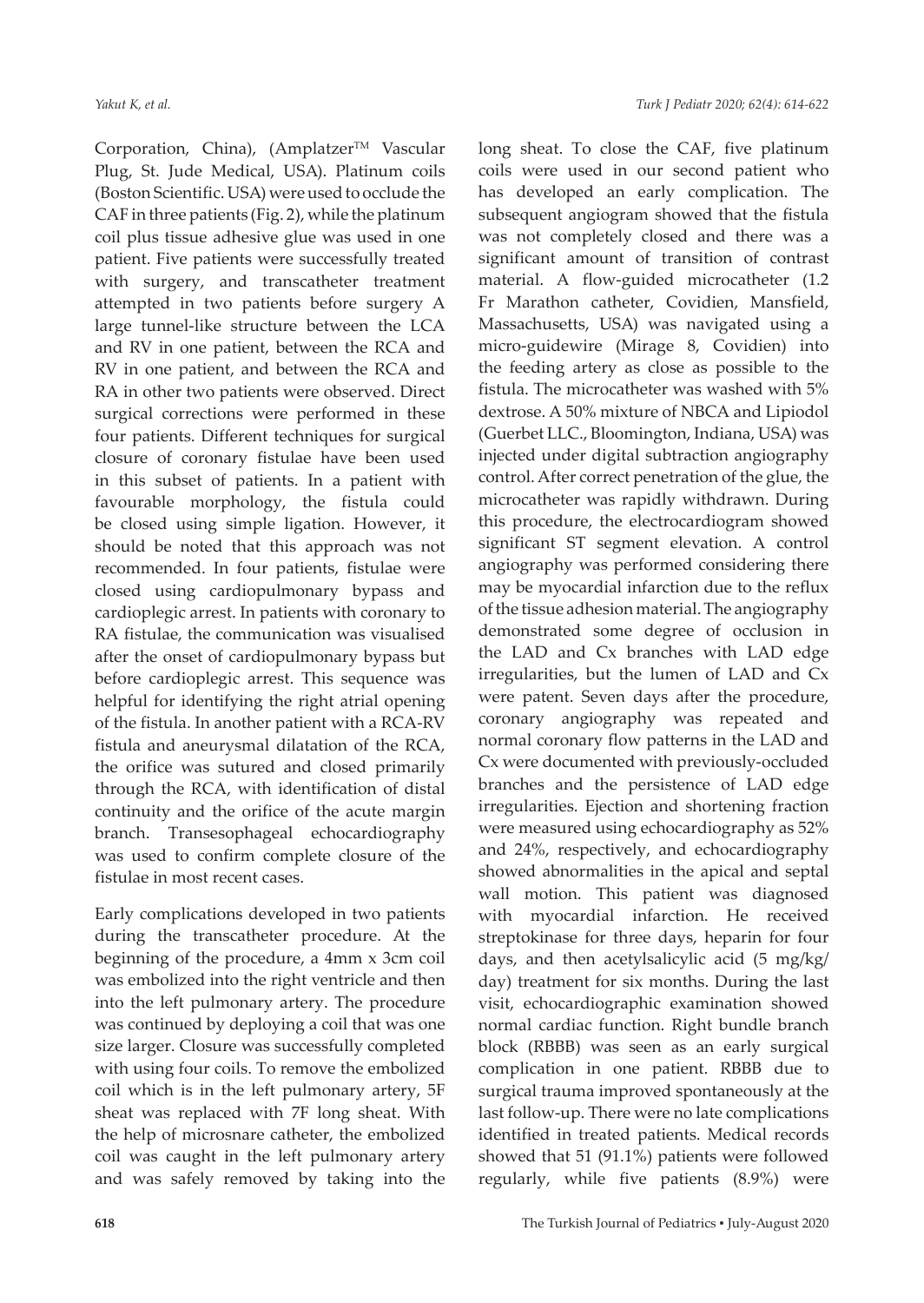lost during follow-up. No treatment-related deaths were observed. At the time of discharge, anticoagulant therapy was administered to only one patient who had a myocardial infarction. No residual shunting or recanalization was observed among treated patients in long-term follow-up.

## **Discussion**

Coronary artery fistulae are usually congenital in nature, and represent approximately 0.2-0.4% of all congenital heart diseases.3,4,9 It is reported that CAF commonly originates from the RCA, LAD or Cx and terminates in the right ventricle, right atrium and pulmonary artery.<sup>1-4,9-11</sup> The origin and termination sites for CAF in our patients were similar to those reported in the literature. Fistula-related complications tend to increase with age. Complication rates were reported to be 11% in patients younger than 20 years old, while these rates increased to 35% in patients older than 20 years old.<sup>12,13</sup>

Enlargement of the cardiac chamber, left ventricle hypertrophy, congestive heart failure, coronary artery dilation, dysrhythmia, angina pectoris, chronic myocardial ischaemia that causes myocardial dysfunction, papillary muscle dysfunction, valve regurgitation and cardiomyopathy are common complications reported in patients with CAF.2-5,8 Our results were comparable to the literature, which showed that coronary artery dilation, coronary steal syndrome, enlargement in the heart chamber, and congestive heart failure were common complications that developed in our patients.

In the literature, associated lesions have been reported to be found in 20-60% of patients. $14,9$ We described CHD in 42.9% of patients, which was in agreement with previous findings in the literature.

Echocardiography is a highly-useful, noninvasive imaging modality that can determine the extent of dilation in the heart chamber, the origin, size, and drainage sites of fistulae.<sup>3-5,9,10,14</sup> Angiography provides detailed information about fistulae such as size, course, origin and drainage sites, and it also may help illustrate stenosis and associated CHD.<sup>3,4,15</sup> Angiography may also be used in therapeutic intervention.3,15 In addition to echocardiography and catheters, angiography was the main diagnostic tool used in our study. We also effectively employed transesophageal echocardiography to determine the origin site and the termination chamber of fistulae during surgical intervention.

In this study, CAF could not be confirmed in seven patients (12.5%) who were suspected to have fistulae based on echocardiographic images, because selective coronary angiography was not performed. It is difficult to predict how small fistulae will change over time; some may enlarge over time in some patients, while they may narrow and close spontaneously in others. In this study, CAF became larger over time among three patients; two of these CAF were occluded interventionally, while the other was closed surgically. We suggest that small fistulae do not require cardiac catheterisation if they are differentiated from abnormal origin of the coronary artery. However, they should be examined periodically by echocardiography because it is probable that they may enlarge and become symptomatic during the follow-up period.

It is well known that small CAF's can grow with age and may cause severe haemodynamic, thrombotic, or ischaemic complications during adulthood. Some authors reported that treatment of CAF in adulthood seems to be more difficult due to the increased tortuosity of the CAF.16 Although it is controversial to treat asymptomatic patients with a small fistula, it is recommended to treat patients who have symptoms or large fistulae since complications may be observed frequently in these patients.<sup>1-4,9</sup> Since complications and late symptoms are likely in patients with significant shunting (Qp/Qs ratio>1.5), these patients should be treated soon after their diagnosis.<sup>2,4,9,17</sup> Improvement in fistula-related dilation of the coronary artery was reported in mid-long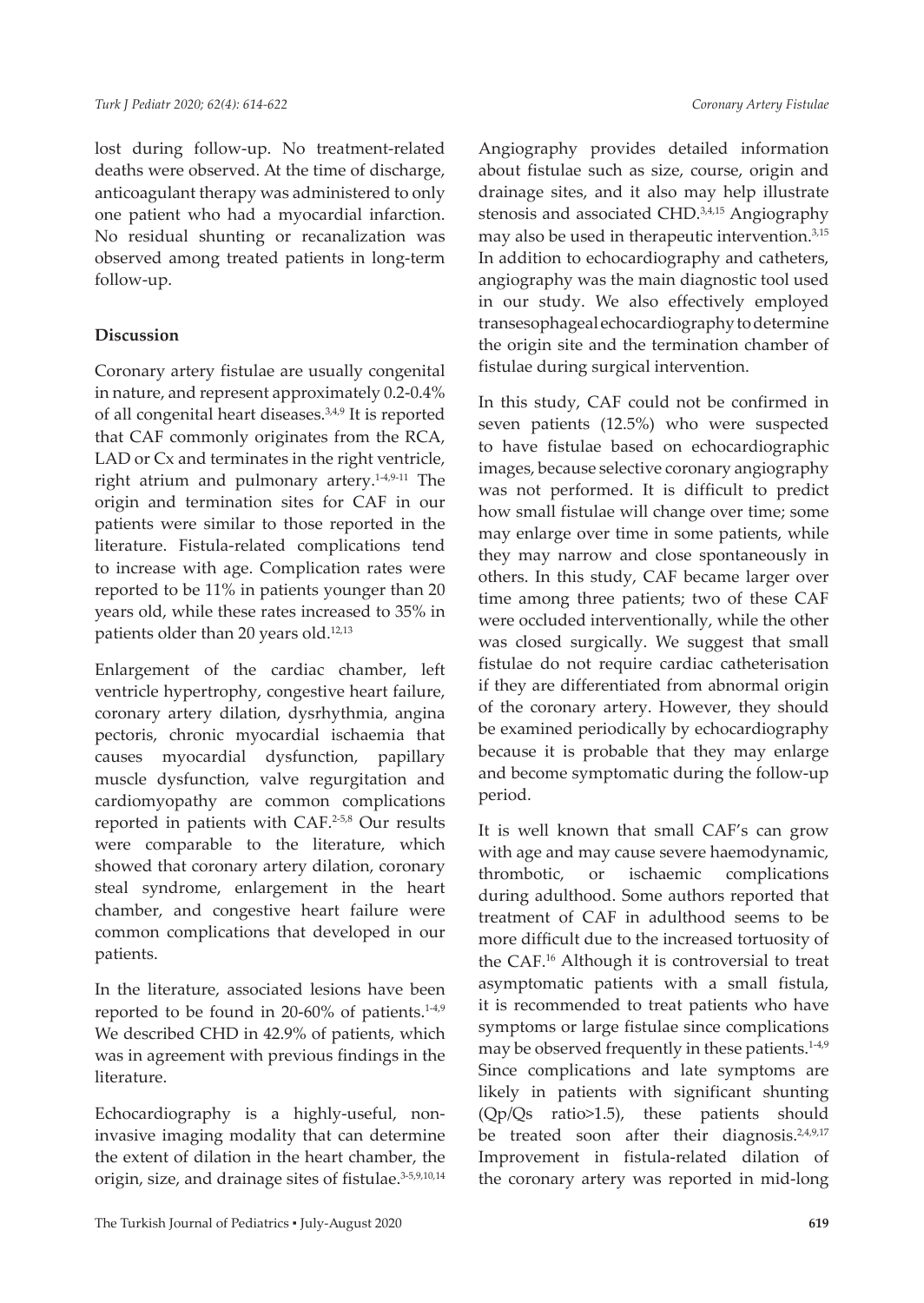term after treatment.<sup>5</sup> Early intervention is also important for myoproliferation, which helps restore normal calibration in the aneurysmal coronary segment. Many studies indicate that transcatheter intervention has a high success rate with less complications compared to surgery.1-4,18-21 The major advantage of transcatheter closure is that the procedure is performed without cardiopulmonary bypass and median sternotomy, which prevents iatrogenic complications.<sup>1-4</sup> A shorter recovery time, reduced mortality rates, and lower cost are other advantages of this treatment. However, Collins et al.<sup>22</sup> showed that vessel tortuosity and the calibre of the lumen seem to limit delivery of the device.

A surgical approach for closure of CAF may be performed safely regardless of the patient's age or the size of the fistula.<sup>23</sup> Surgical closure is the treatment of choice when CAF is associated with congenital heart defects that also require surgery. Surgery offers an easier way to correct large aneurysms and proximal fistulae. The epicardial and endocardial approaches are two techniques that are used in surgical closure. The life expectancy of CAF patients is normal, with 9-19% recurrence after transcatheter treatment and 25% after surgical ligation.<sup>10</sup> The recurrence rate in published series varies significantly, from no incidence of recanalization in some studies, to 10-15% rate of reoccurrence in others.<sup>1,24,25</sup> Jama et al.<sup>20</sup> reported 30% of patients had residual shunting, but less than 1% of these patients needed reintervention. Transcatheter occlusion was the preferred method for treating CAF in our institution. Although the balloon occlusion test prolongs the procedure, it is valuable for identifying out the most distal functional branch of the CAF, but it cannot always be performed. In our clinic, fistulae were closed using the most distal part to prevent disrupting myocardial perfusion. There were no instances of thrombotic complications during the period of involution among the transcatheter-treated patients group, so none of the patients needed antithrombotic therapy. Surgery was another treatment option when transcatheter intervention failed, or when

transcatheter device closure was unsuitable. Our success rate for transcatheter treatment of CAF was 83.3%.

Although anticoagulant recommendations are not available, anticoagulation after transcatheter closure is recommended in some studies.<sup>1,26</sup> In this study, anticoagulant agents were administered to one patient who experienced a myocardial infarction caused by tissue adhesive. However, the remainder of patients did not need anticoagulation therapy. We do not recommend routine anticoagulant therapy after a transcatheter procedure unless there is a certain indication.

The mean follow-up period of the treated group was  $8.3 \pm 4.4$  years, and it was impressive that no patients had residual shunting or recanalization during this time. Late complications, such as thrombus formation and myocardial ischaemia, were not seen in this group. It is recommended that all patients with closed CAF be followed regularly, since residual shunting and recanalization continue to be potential dangers for them in the long-term.

The risk of complications related to transcatheter or surgical approaches is low. Dysrhythmia, changes in the ST-T segment, myocardial infarction, coronary artery spasm, fistula dissection and coil embolisation are some of the complications that may develop after treatment.<sup>1,2,5,13,20,27</sup> The mortality rate among patients with complications was reported to be 0-2%.13,27 We reported two complications during the transcatheter procedure. One of them was coil embolisation, while another was myocardial infarction in the patient that received an injection of tissue adhesive. Based on this experience, we determined that tissue adhesive could translocated to and block the coronary artery, which may cause myocardial infarction. RBBB developed in one patient due to surgery and this improved spontaneously at the last follow-up. There was no procedurerelated death, and no reinterventions required for residual shunting or recanalization in this study.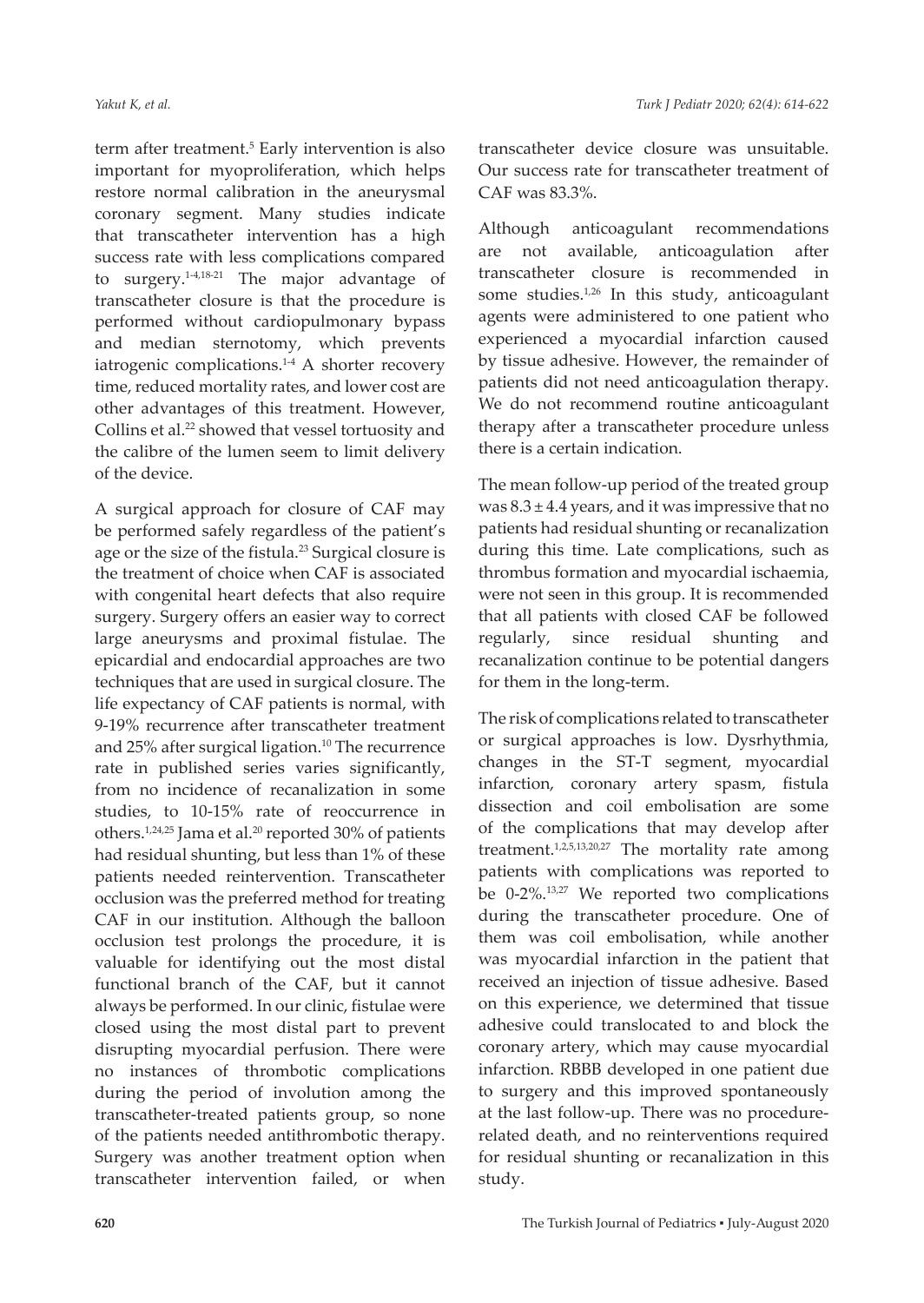A retrospective study is a significant disadvantage in the collection and evaluation of data. The change of medical equipment according to technological developments during this period is a major limitation. Transcatheter closure of the fistulae is considered a limitation among a small number of patients. Considering we had data from 56 patients, this may be a factor to consider.

In conclusion, echocardiography is an adequate tool for monitoring small, asymptomatic and hemodynamically-insignificant fistulae. Large, symptomatic fistulae and fistulae that cause haemodynamic disturbance and dilation of the coronary artery should be treated. Transcatheter closure should be the treatment of choice for CAF since it offers a high success rate and a low rate of complications with a shortened hospital stay. In patients with fistulas that are not appropriate for transcatheter occlusion, surgery is an effective alternative.

#### **REFERENCES**

- 1. Christmann M, Hoop R, Dave H, Quandt D, Knirsch W, Kretschmar O. Closure of coronary artery fistula in childhood: treatment techniques and long-term follow-up. Clin Res Cardiol 2017; 106: 211-218.
- 2. Buccheri D, Chirco PR, Geraci S, Caramanno G, Cortese B. Coronary artery fistulae: anatomy, diagnosis and management strategies. Heart Lung Circ 2018; 27: 940-951.
- 3. Holzer R, Johnson R, Ciotti G, Pozzi M, Kitchiner D. Review of an institutional experience of coronary arterial fistulas in childhood set in context of review of the literature. Cardiol Young 2004; 14: 380-385.
- 4. Lo MH, Lin IC, Hsieh KS, et al. Mid- to long-term follow-up of pediatric patients with coronary artery fistula. J Formos Med Assoc 2016; 115: 571-576.
- 5. Ponthier L, Brenot P, Lambert V, Petit J, Riou JY, Baruteau AE. Closure of isolated congenital coronary artery fistula: long-term outcomes and rate of reintervention. Pediatr Cardiol 2015; 36: 1728-1734.
- 6. Chandra N, Sarkar A, Pande A. Large congenital coronary arteriovenous fistula between the left main coronary artery and right superior vena cava, associated with aneurysmal dilatation of the left main coronary artery: rare case report. Cardiol Young 2015; 25: 143-145.
- 7. Jariwala U, Hasan RK, Thorn EM, Zakaria S. An unusual case of infective endocarditis involving a right coronary artery to superior vena cava fistula. Catheter Cardiovasc Interv 2015; 85: 620-624.
- 8. Doksöz Ö, Küçük M, Güven B, et al. Congenital coronary arteriovenous fistulas: an evaluation of 10 pediatric patients. J Thorac Cardiovasc Surg 2015; 23: 217-221.
- 9. Chiu CZ, Shyu KG, Cheng JJ, et al. Angiographic and clinical manifestations of coronary fistulas in Chinese people: 15-year experience. Circ J 2008; 72: 1242-1248.
- 10. Challoumas D, Pericleous A, Dimitrakaki IA, Danelatos C, Dimitrakakis G. Coronary arteriovenous fistulae: a review. Int J Angiol 2014; 23: 1-10.
- 11. Kiefer TL, Crowley AL, Jaggers J, Harrison JK. Coronary arteriovenous fistulae: the complexity of coronary artery-to-coronary sinus connections. Tex Heart Inst J 2012; 39: 218-222.
- 12. Carrel T, Tkebuchava T, Jenni R, Arbenz U, Turina M. Congenital coronary fistulas in children and adults: diagnosis, surgical technique and results. Cardiology 1996; 87: 325-330.
- 13. Armsby LR, Keane JF, Sherwood MC, Forbess JM, Perry SB, Lock JE. Management of coronary artery fistulae. Patient selection and results of transcatheter closure. J Am Coll Cardiol 2002; 39: 1026-1032.
- 14. Dawn B, Talley JD, Prince CR, et al. Two-dimensional and Doppler transesophageal echocardiographic delineation and flow characterization of anomalous coronary arteries in adults. J Am Soc Echocardiogr 2003; 16: 1274-1286.
- 15. Krishnamoorthy KM, Rao S. Transesophageal echocardiography for the diagnosis of coronary arteriovenous fistula. Int J Cardiol 2004; 96: 281-283.
- 16. Wang SS, Zhang ZW, Qian MY, Zhuang J, Zeng GH. Transcatheter closure of coronary arterial fistula in children and adolescents. Pediatr Int 2014; 56: 173- 179.
- 17. Mitropoulos F, Samanidis G, Kalogris P, Michalis A. Tortuous right coronary artery to coronary sinus fistula. Interact Cardiovasc Thorac Surg 2011: 13: 672-674.
- 18. Trehan V, Yusuf J, Mukhopadhyay S, et al. Transcatheter closure of coronary artery fistulas. Indian Heart J 2004; 56: 132-139.
- 19. Harikrishnan S, Bimal F, Ajithkumar V, et al. Percutaneous treatment of congenital coronary arteriovenous fistulas. J Interv Cardiol 2011; 24: 208- 215.